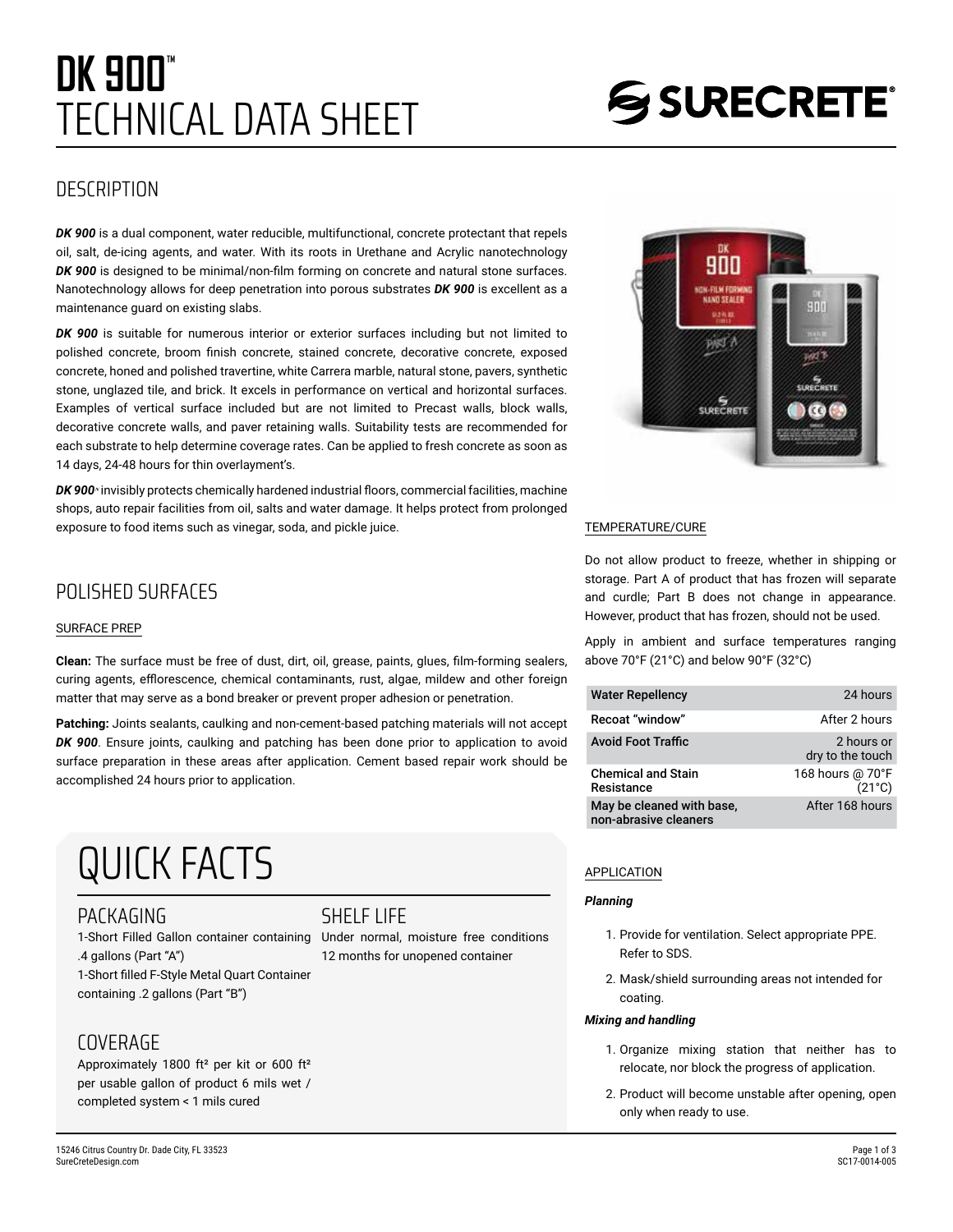- 3. Pour contents of part B into part A's 1 gallon (3.7 liter) can.
- **4. Mechanically** mix complete kit both parts A and B for 3 minutes at slow to medium speed with a jiffy style mixer.
- **5. Add** mixed components into a 3-gallon bucket.
- 6. Add water to the 3-gallon mark approximately 1  $\frac{1}{2}$  "(3.8 cm) from overflow).
- 7. Mechanically mix for 3 minutes at slow to medium speed with

a jiffy style mixer.

#### **First Coat**

- 1. Pour catalyzed, water reduced product into pump-up sprayer equipped with a cone tip.
- 2. Spray light mist of product on the intended substrate. Surface should be SSD at 100% coverage avoiding puddles.
- 3. Using a micro fiber applicator, evenly spread product and eliminate any puddling.
- 4. Allow 1-3 minutes for product to penetrate the substrate.
- 5. Burnish floor using either a high or low speed rotational floor machine equipped with 800 – 3000 grit *Hurricane Pad*. May be used in conjunction with heat reflectors.

#### *Second Coat*

- 1. Porous areas, areas of heavy traffic, or high levels contamination and staining will require a second application.
- 2. After 2 hours after first coat, second coat may be applied.
- 3. Second coat applies as described above for first coat.

## NON-POLISHED SURFACES

**Includes broomed-finished, and tilt-up concrete, concrete block and walls [decorative concrete, concrete form lined], stone walls, and other natural stone products containing a porous surface**.

#### SURFACE PREP

*Clean*: The surface must be free of dust, dirt, oil, grease, paints, glues, curing agents, efflorescence, chemical contaminants, algae, mildew and other foreign matter that may serve as a bond breaker or prevent proper adhesion.

Mild degreasers, such as *SCR* used in conjunction with pressure washing at a minimum of 3500 psi can be used in areas containing heavy grease deposits. Surface areas that are not contaminated can be prepared using a 4000-psi pressure washer. Use of *Dawn* dish soap is also an acceptable degreaser for environmentally sensitive areas.

To remove coatings, paint, sealers, glue from concrete, etc. best results are achieved through diamond grinding or shot blasting.

*Cured*: Any concrete must be sufficiently cured to have complete hydration, approximately 14 days depending on temperatures & humidity. **Cement based overlays** and restoration products such as *Broom Finish* and Couture Concrete Products, typically cure sufficiently within 1-2 days.

*Sound*: No system should be placed on flaking or spalling concrete without proper remedial steps to ensure uniformity. If the surface is delaminating, or divots are present, diamond grinding, shot blasting, or other mechanical means should be used to remove the delaminating areas. Depending upon size of area, patching may be required prior to application. *Flash Patch* or *Deep Level* is an excellent choice as a patching product to complement the system. Refer to their respective TDS.

Large expansive slabs should have planned appropriate flexible caulks to allow for movement. Cracks in concrete may likewise require treatment: evaluate crack as static or structural to set expectation of treatment.

Joints sealants, caulking and non-cement-based patching materials will not accept *DK 900<sup>x</sup>*. Ensure joints, caulking and patching has been done prior to application to avoid surface preparation in these areas after application.

#### TEMPERATURE/CURE

Do not allow product to freeze, whether in shipping or storage. Part A of product that has frozen will separate and curdle; Part B does not change in appearance. However, product that has frozen, should not be used.

Apply in ambient and surface temperatures ranging above 70°F (21°C) and below 95°F (35°C)

| <b>Water Repellency</b>              | 24 hours                                       |
|--------------------------------------|------------------------------------------------|
| Recoat "window"                      | Between $1 - 72$ hours                         |
| Open time                            | 2 hours with agitation at 20 min.<br>intervals |
| <b>Avoid Foot Traffic</b>            | 2 hours or dry to the touch                    |
| <b>Chemical and Stain Resistance</b> | 168 hours @ 70°F (21°C)                        |

#### APPLICATION

#### *Planning*

- 1. Provide for ventilation. Select appropriate PPE. Refer to SDS.
- 2. Mask/shield surrounding areas not intended for coating.

#### *Mixing and handling*

- 1. Organize mixing station that neither has to relocate, nor block the progress of application.
- 2. Product will become unstable after opening, open only when ready to use.
- 3. Pour contents of part B into short filled Part "A".
- 4. Mechanically mix complete kit both parts A and B for 3 minutes at slow to medium speed with a jiffy style mixer.
- 5. Catalyzed concentrate = .6 (2.25 liters).
- 6. Pour catalyzed mixture into a 3-gallon bucket.
- 7. Add water to the 3-gallon mark on the catalyzed pail.